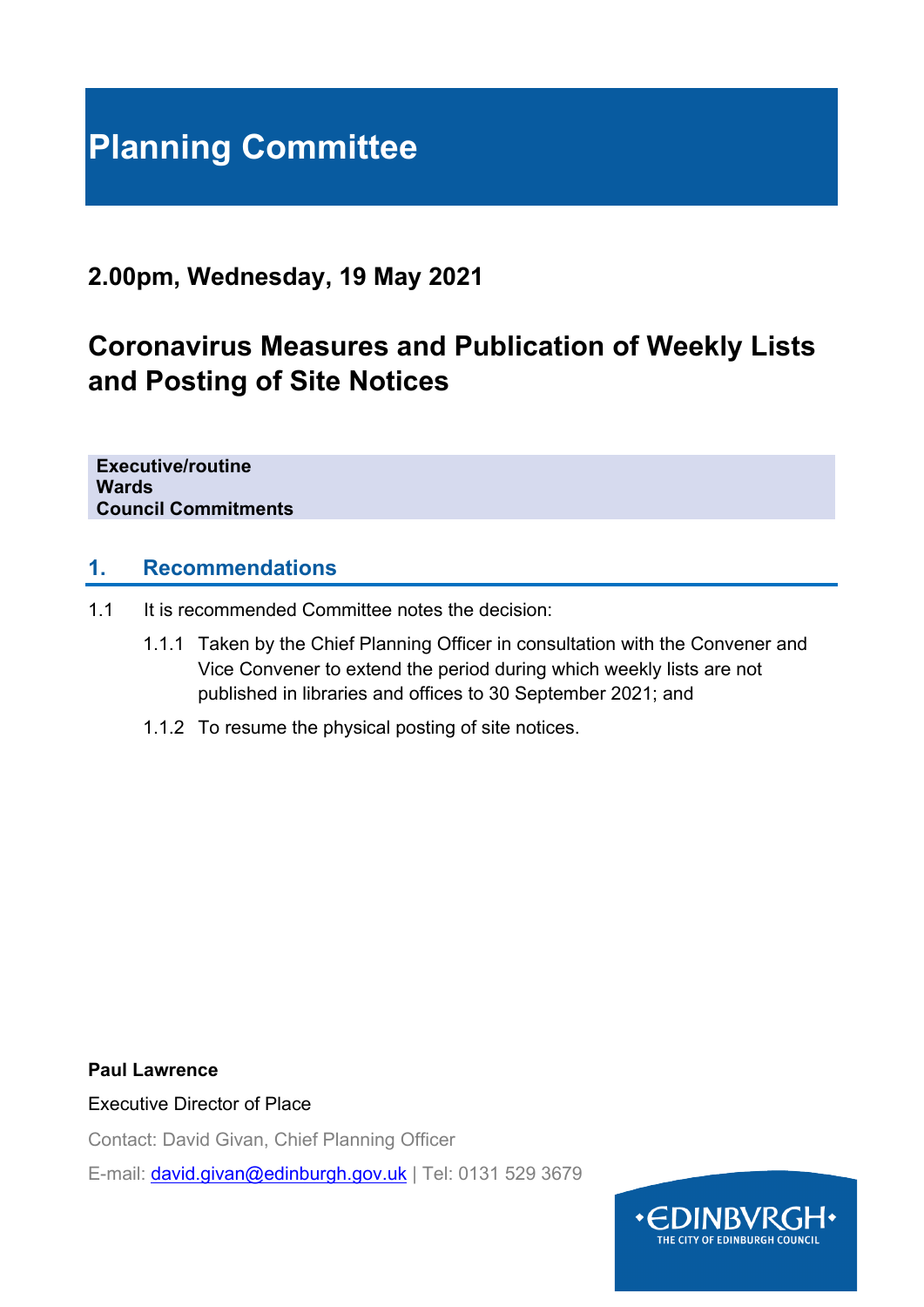# **Report**

## **Coronavirus Measures and Publication of Weekly Lists and Posting of Site Notices**

#### **2. Executive Summary**

- 2.1 The Council published its weekly list of applications in libraries, Hub buildings and its principal office at Waverley Court. These buildings were closed to the public as a result of the Coronavirus Emergency
- 2.2 Planning Committee agreed on [2 September](https://democracy.edinburgh.gov.uk/ieListDocuments.aspx?CId=147&MId=5581) 2020 that weekly lists would continue to not be published in libraries and offices until 31 December 2020. It also agreed that if the Chief Planning Officer considers that these measures need to continue beyond that date, he would take a decision to do so following consultation with the Convener and Vice Convener of the Planning Committee and report to Committee on that decision thereafter.
- 2.3 The arrangements for publications need to be extended as libraries and offices will remain closed due to continuing Coronavirus measures.
- 2.4 Following consultation with the Convener and Vice Convener, the Chief Planning Officer has taken the decision to extend these measures to 30 September 2021.
- 2.5 Following the Scottish Government's decision to change its advice from "Stay at Home" to "Stay Local" and as a result of the reduced risks to public health, the Chief Planning Officer has taken a decision to resume the physical posting of site notices.
- 2.6 This report asks Committee to note these decisions.

#### **3. Background**

- 3.1 Under the Planning Acts, the Council published its weekly list of applications in libraries, Hub buildings and its principal office at Waverley Court. At these buildings it allowed the public to view the plans for applications via computers. These buildings were closed to the public as a result of the Coronavirus Emergency.
- 3.2 Under these Acts, the Council also posted site notices for some types of applications.
- 3.3 Paragraph 10(2) of Schedule 6 to the Coronavirus (Scotland) Act 2020 removes the duty requiring public authorities to physically publish or publicise documents or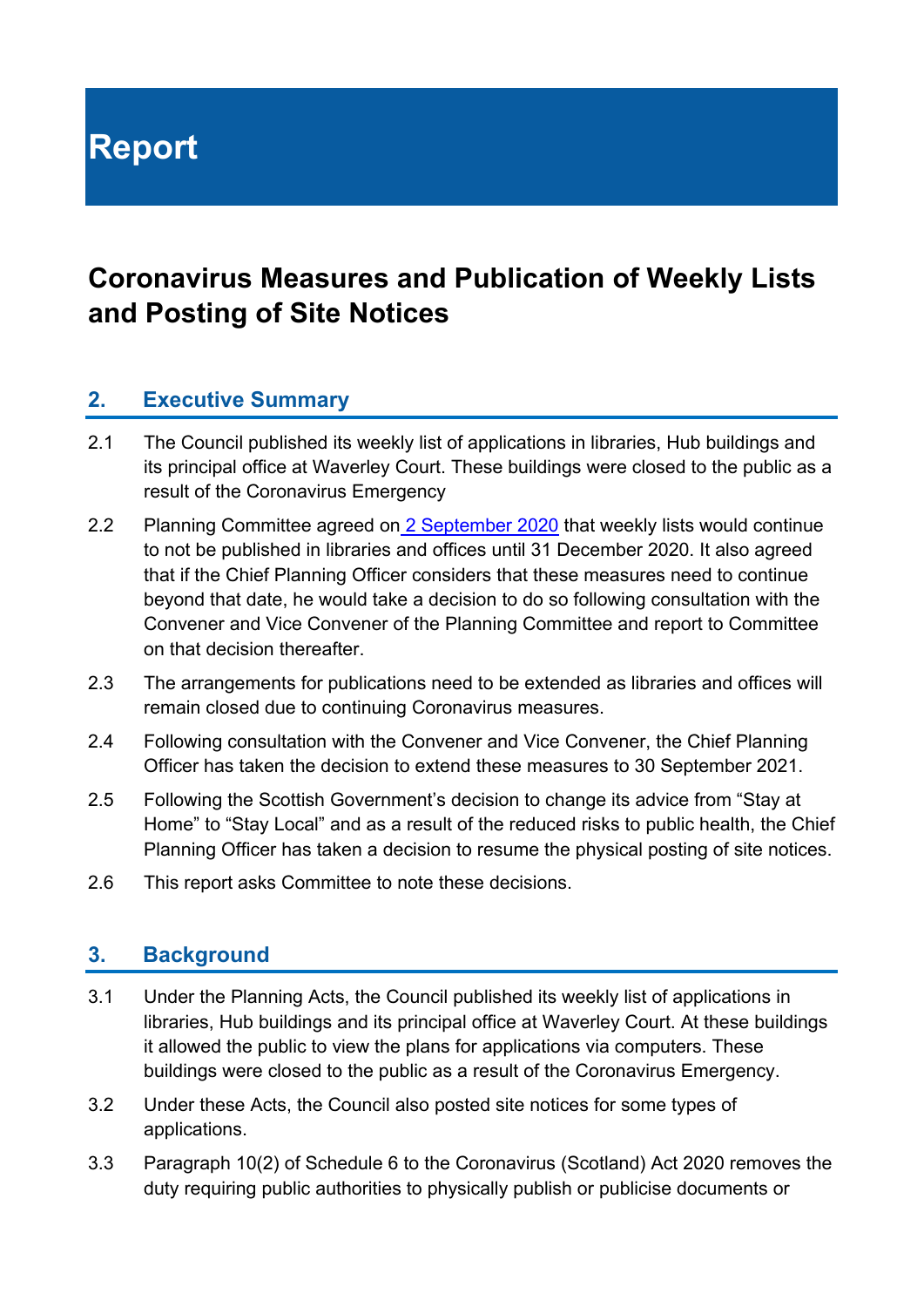make documents available for physical inspection where they consider that doing so may give rise to a significant risk of transmission of coronavirus.

- 3.4 As a result of Health Protection (Coronavirus) (Restrictions and Requirements) (Local Levels) (Scotland) Regulations 2020 libraries in Edinburgh remain closed to members of the public and public buildings can only be opened for limited reasons.
- 3.5 Planning Committee agreed on [2 September](https://democracy.edinburgh.gov.uk/ieListDocuments.aspx?CId=147&MId=5581) 2020 that weekly lists would continue to not be published in libraries and offices until 31 December 2020. It also agreed the Chief Planning Officer could extend these arrangements beyond that date if necessary and following consultation with the Convener and Vice Convener of the Planning Committee. In January, following consultation with the Convener and Vice Convener the Chief Planning Officer took the decision to extend the arrangements to 31 March 2020.
- 3.6 On 2 April 2021, as a result of reduced concern about the transmission of coronavirus, the Scottish Government changed its "Stay at Home" advice to "Stay Local".

### **4. Main Report**

- 4.1 Due to the continued coronavirus emergency, it is not possible to publish weekly lists in libraries or Council offices.
- 4.2 Following consultation with the Convener and Vice Convener of the Planning Committee, the Chief Planning Officer took the decision to continue not to publish weekly lists in libraries and offices until 30 September 2021.
- 4.3 This date is the same as the date in which the Coronavirus (Scotland) Act 2020 is in force in relation to the publication and making of documents available for physical inspection.
- 4.4 Weekly lists will continue to be published on the Council's [website.](https://www.edinburgh.gov.uk/planningweeklylists)
- 4.5 Following the Scottish Government's decision to change its advice from "Stay at Home" to "Stay Local" and as a result of the reduced risks to public health and to the health of staff, the Chief Planning Officer has taken a decision to resume the physical posting of site notices.
- 4.6 Committee is asked to the above decisions.

### **5. Next Steps**

5.1 The measures set out in this report will be kept under review by the Chief Planning Officer. If it is necessary to further extend the arrangements for non-publication of weekly lists in libraries and offices, he will consult with the Convener and Vice Convener of the Planning Committee before making any decision.